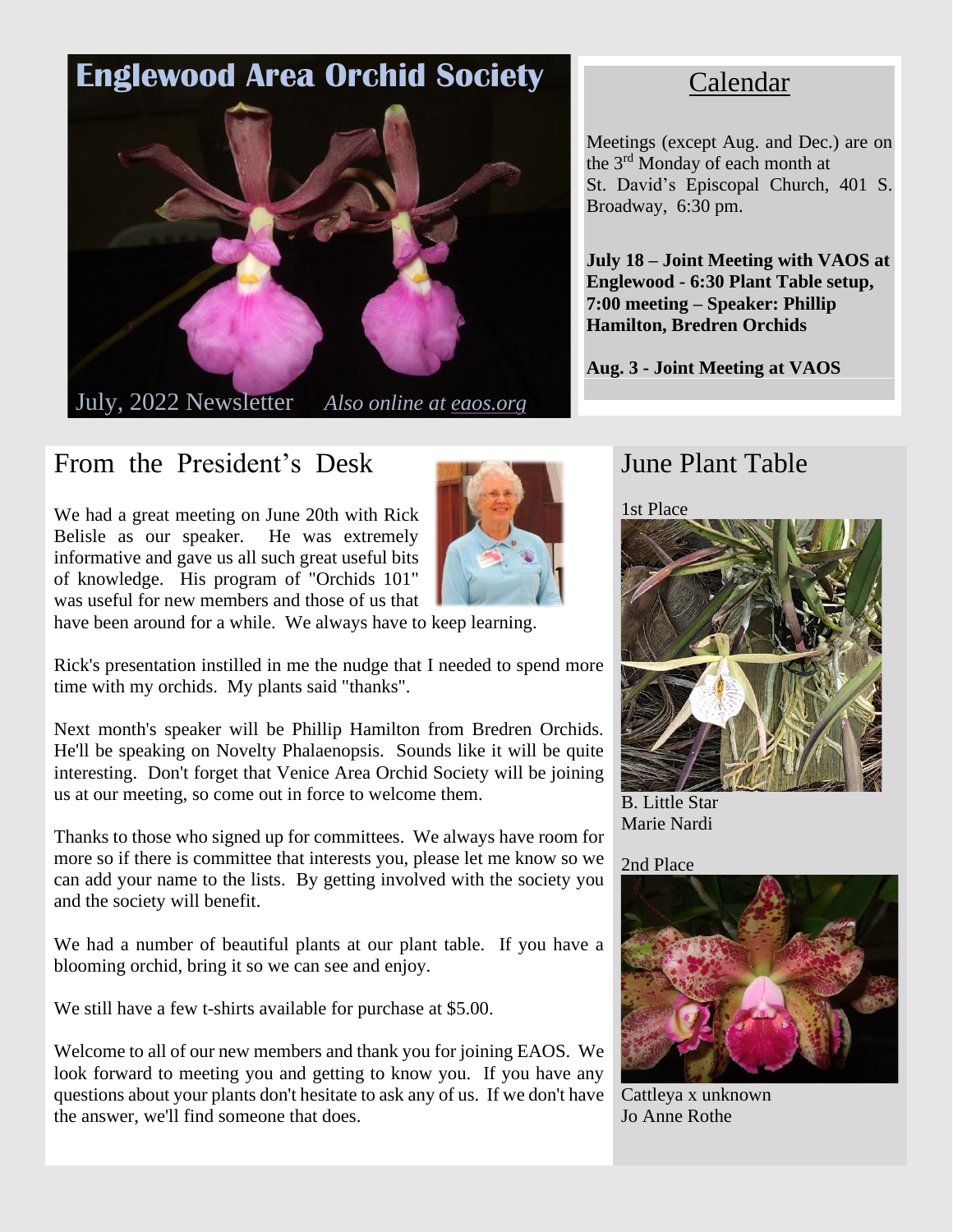Don't forget on August 3rd, we'll be guests of Venice Area Orchid Society in Venice at the Venice Community Center at 326 Nokomis Ave. Let's have a great showing of EAOS at that meeting.

Mary Anne DiGrazia, EAOS President

### Summer meetings

As we have done in the past, we will be hosting Venice Area Orchid Society at our July meeting with Phillip Hamilton from Bredren Orchids, as ourspeaker. Venice will not be having their regular meeting that month.

In August, we will be guests of VAOS at their August 3rd meeting at the Venice Community Center. We can car pool to Venice if you'd like. We will not be having a meeting at St. David's on August 15th, as our meeting on August 3rd will be our monthly meeting.

It's a great opportunity to interact with our sister society in Venice. By having Venice here and their having us in August saves both societies facility rent and speaker fees for one month each. Good for us both.

Please plan on being at our July meeting to welcome our guests.

## Let's hear your ideas

Do you have an idea that might make EAOS a better society? Do you have an idea for a program that you'd like to see? Do you have any ideas that we might benefit from? If the answer is yes, write down your ideas, plans, etc. and submit them. Just email them to [orchids@eaos.org.](mailto:orchids@eaos.org) We can then plan a time when we can get together...idea makers and officers, and we can discuss the ideas to see how they might be implemented. We look forward to hearing from you. Thanks for wanting to make EAOS a better society.

## A trip to look forward to

Redland International Orchid Festival will be held on October 7-9, 2022. It is held at the beautiful Fruit and Spice Park in Homestead. It looks like Venice Orchid Society will be getting a bus so this gives us an opportunity to go and enjoy the wonderful outdoor festival. If you've never been, it is really something to see. Each vendor has their own tent with their orchids for sale. Keep this date in mind and there will be more information closer to date. Don't miss out...plan to attend.

#### 3rd Place



Den. X unknown Candy Bott

Speaker's Choice



Vanda x unknown Joan Gertz



Rick Belisle spoke at the June meeting of EAOS.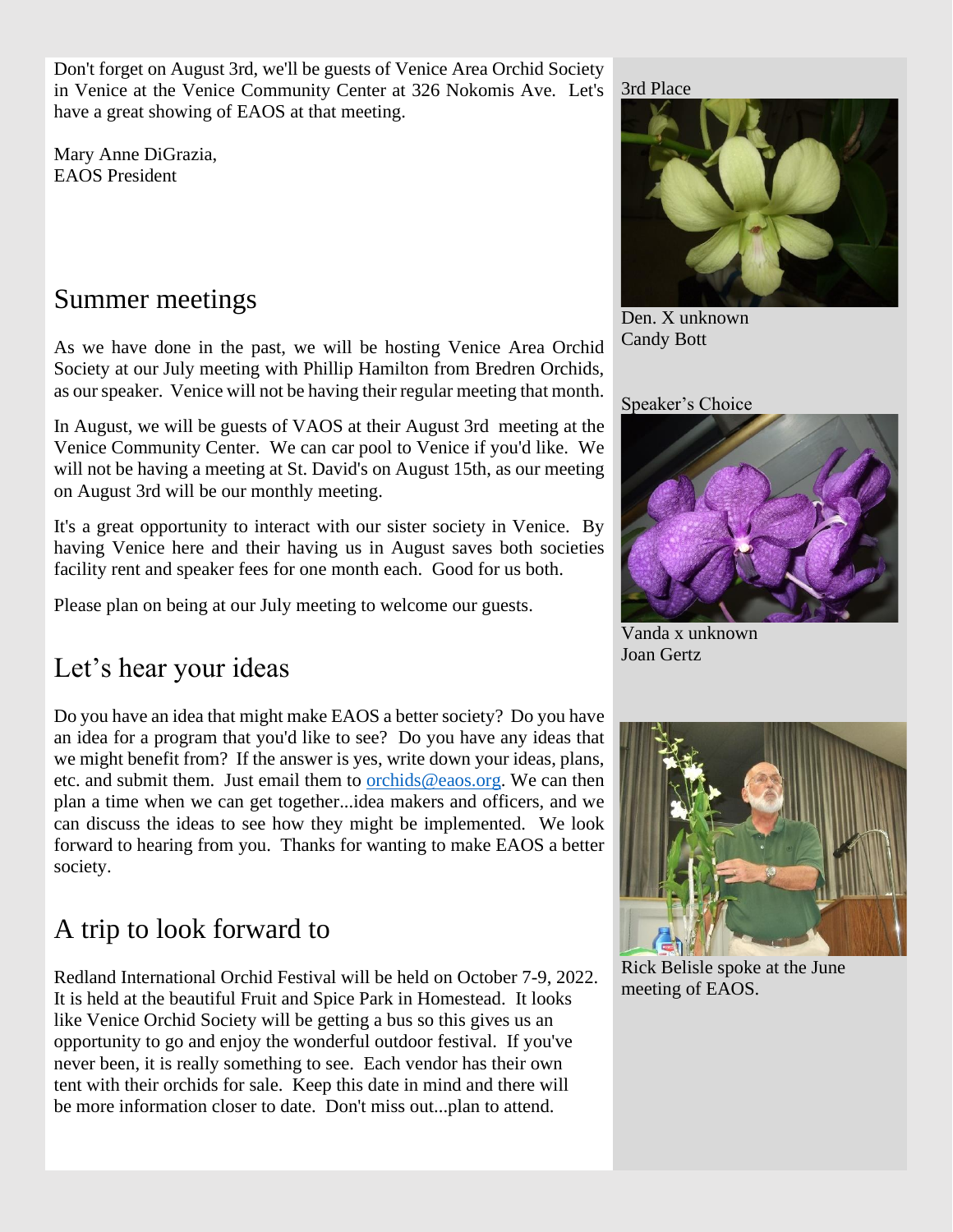# July Speaker

Speaker at the July meeting will be Phillip Hamilton, of Bredren Orchids.

Born and raised in Jamaica, Phillip inherited his father Claude's passion for orchids and grew up working in his parents' orchid nursery, Hamlyn Orchids. Phillip's passion leaned heavily toward Phalaenopsis, which he has been growing and hybridizing since the age of eight.

Phillip earned his undergraduate and graduate degrees in Environmental Horticulture at the University of Florida in Gainesville and is an American Orchid Society Senior Judge.

In 2013 he formed his own business, Bredren Orchids, to facilitate the small-scale sale of some of the more unique Phalaenopsis and Broughtonia species and hybrids he grows and breeds

## EAOS Treasurer's Report

### **BANK BALANCE** as of 05/01/2022 \$20,513.56

| <b>INCOME</b>   |         |
|-----------------|---------|
| <b>DUES</b>     | \$15.00 |
| <b>INTEREST</b> | .34     |
| <b>TOTAL</b>    | \$15.34 |

| <b>EXPENSES</b>           |            |
|---------------------------|------------|
| <b>SCHOLARSHIP</b>        | \$500.00   |
| PICNIC (Food and Orchids) | 260.85     |
| TRAILER STORAGE thru 2022 | 315.00     |
| AOS                       | 100.00     |
| <b>SERVICE FEE *</b>      | 3.00       |
| <b>TOTAL</b>              | \$1,178.85 |

#### **BANK BALANCE AS OF 5/31/2022 \$19,350.05**

AS OF 5/31/2022 THERE IS \$60.00 UNCLEARED CHECKS \*SERVICE FEE WILL BE REFUNDED BY BANK

RESPECTFULLY SUBMITTED - KITTY L SADDLER, ASSISTANT TREASURER

### EAOS Minutes 6/20/2022

The meeting was called to order by President Mary Anne DiGrazia welcoming members, new members and guests. She thanked all who brought plants tonight and reminded everyone to please vote so they could award 2<sup>nd</sup> and 3<sup>rd</sup> place ribbons and of course the speaker would give the speakers choice award as well.

### **2022 Show Sponsors**

#### **GOLD SPONSORS**

FARLOWS ON THE WATER DR. ADAM LIPKIN, MD PA MYAKKA PINES GOLF CLUB RAV&E TOP KNOT SALON WARREN LORANGER FAMILY YMCA

#### **SILVER SPONSORS**

KATHY DAMEWOOD, RE/MAX ALLIANCE GROUP MICHAEL J LOONEY, INC. OYSTER CREEK GOLF CLUB SUN NEWSPAPERS TODAY'S DENTISTRY

### **FRIENDS**

DEE DEE QUINN – MARY KAY I.B.C. DAVIS, ROBERTS, BOELLER & RIFE ENGLEWOOD YOGA CENTER HOLLYWOOD NAILS HOME DEPOT KEY AGENCY LANDY'S ON THE WATER SANDI OLSEN-ENGEL PANTHER HOLLOW DENTAL PUBLIX QUICK SIGNS XPERTECH AUTO REPAIR, INC.